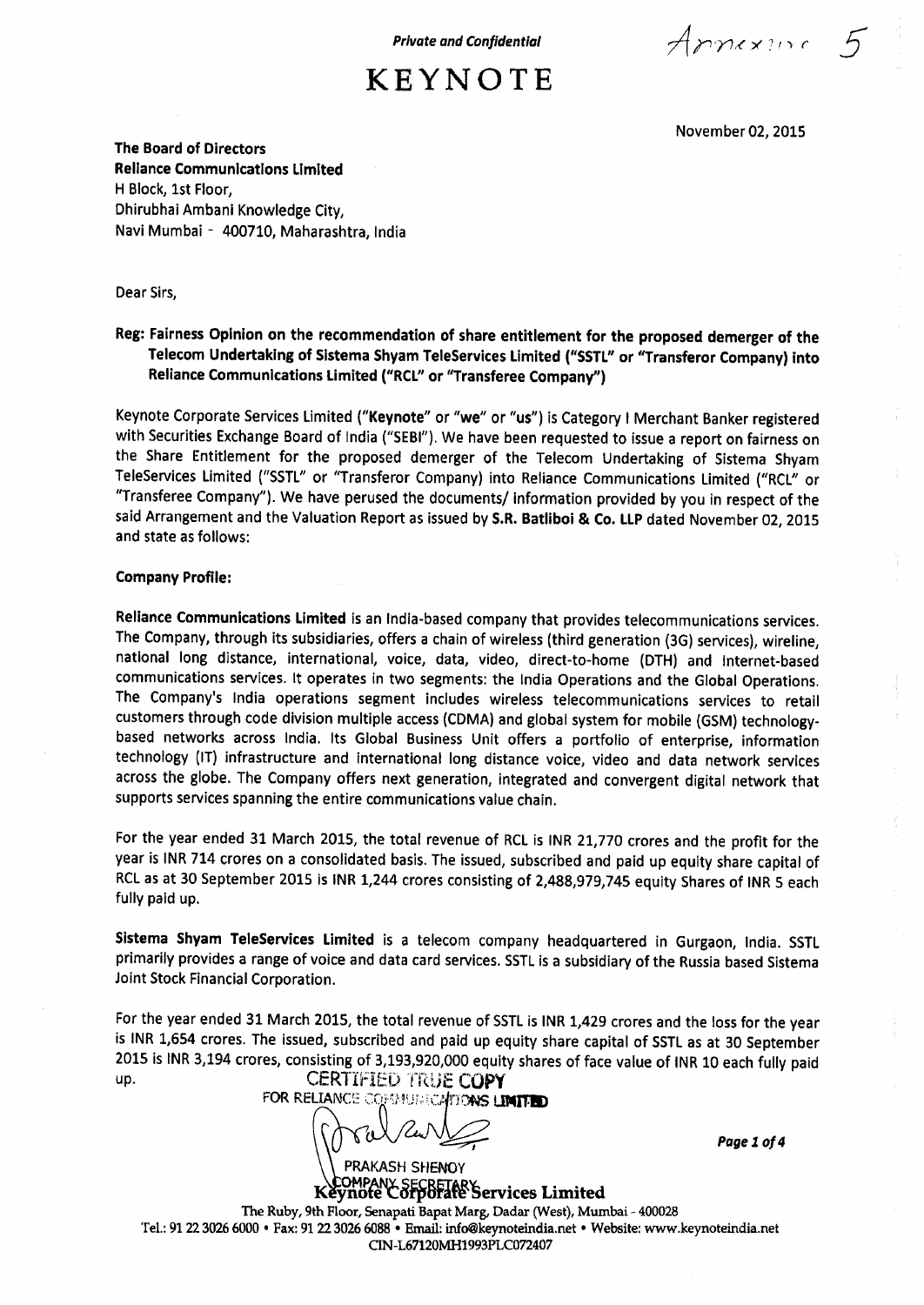#### **Rationale of the Report:**

We have been informed that the management of RCL and SSTL are contemplating a demerger of the Telecom Undertaking of SSTL into RCL ('Proposed Demerger' or 'Transaction') through a Scheme of Arrangement under the provisions of Section 391-394 of the Companies Act, 1956 ('Scheme of Arrangement'). As consideration for this Proposed Demerger, SSTL would be issued equity shares of RCL.

In this regard, we have been requested to suggest Fairness on the Share Entitlement for the Proposed Demerger.

#### **Sources of Information:**

For arriving at the fairness opinion set forth below, we have relied upon the following sources of information:

- a) Valuation Report by S.R. Batliboi & Co. LLP dated November 02, 2015;
- b) Annual Report of RCL for FY 2014-15;
- c) Audited Financials of SSTL for FY 2014-15;
- d) Draft Scheme of Arrangement;
- e) Other relevant information/documents regarding RCL and SSTL such as their history, past and present activities.

In addition to the above, we have also obtained such other information and explanations, which were considered relevant for the purpose of our Analysis.

#### **Our Recommendation:**

As stated in the Valuation Report, S.R. Batliboi & Co. LLP have recommended the following Share Entitlement:

**"Fresh equity shares of 10.9% to 11** .**4% (rounded off) of existing share capital of RCL of INR 5 (Indian Rupees Five only) shall be issued to SSTL"**

**This shall translate to 271**,**298,792 (Two Hundred Seventy One Million Two Hundred Ninety Eight Thousand Seven Hundred Ninety Two Only**) **to 283**,**743,691** (**Two Hundred Eighty Three Million Seven Hundred Forty Three Thousand Six Hundred Ninety One Only** ) **fully paid up fresh equity shares of INR 5 (Indian Rupees Five only) each of RCL to be issued to SSTL**

The aforesaid Arrangement shall be pursuant to the Draft Scheme of Arrangement **and shall be** subject to receipt of approval from the Jurisdictional High Court of Bombay and High Court **of Rajasthan** at Jaipur and other statutory approvals as may be required. The detailed terms and conditions of the demerger are more fully set forth in the Draft Scheme of Arrangement. Keynote has **issued** the fairness opinion with the understanding that Draft Scheme of Arrangement shall not be materially altered and the parties hereto agree that the Fairness Opinion would not stand good in case the final Scheme of Arrangement alters the transaction.

**Based on the information**, **data made available to us, including the Valuation Report, to the best of our knowledge and belief**, **the share entitlement** for the equity **shareholders as suggested** by S.R. **Batlibol &** Co. LIP **proposed under the Scheme of Arrangement is fair in our opinion.**



**Page 2 of 4**

Keynote Corporate **Services** Limited The Ruby, 9th Floor, **Senapati Bapat Marg, Dadar** (West), Mumbai - 400028 Tel.: 91 22 3026 6000 • Fax: 91 22 3026 **6088 • Email**: **info**Okeynoteindia.net • Website: www.keynoteindia.net CIN-L67120MH1993PLC072407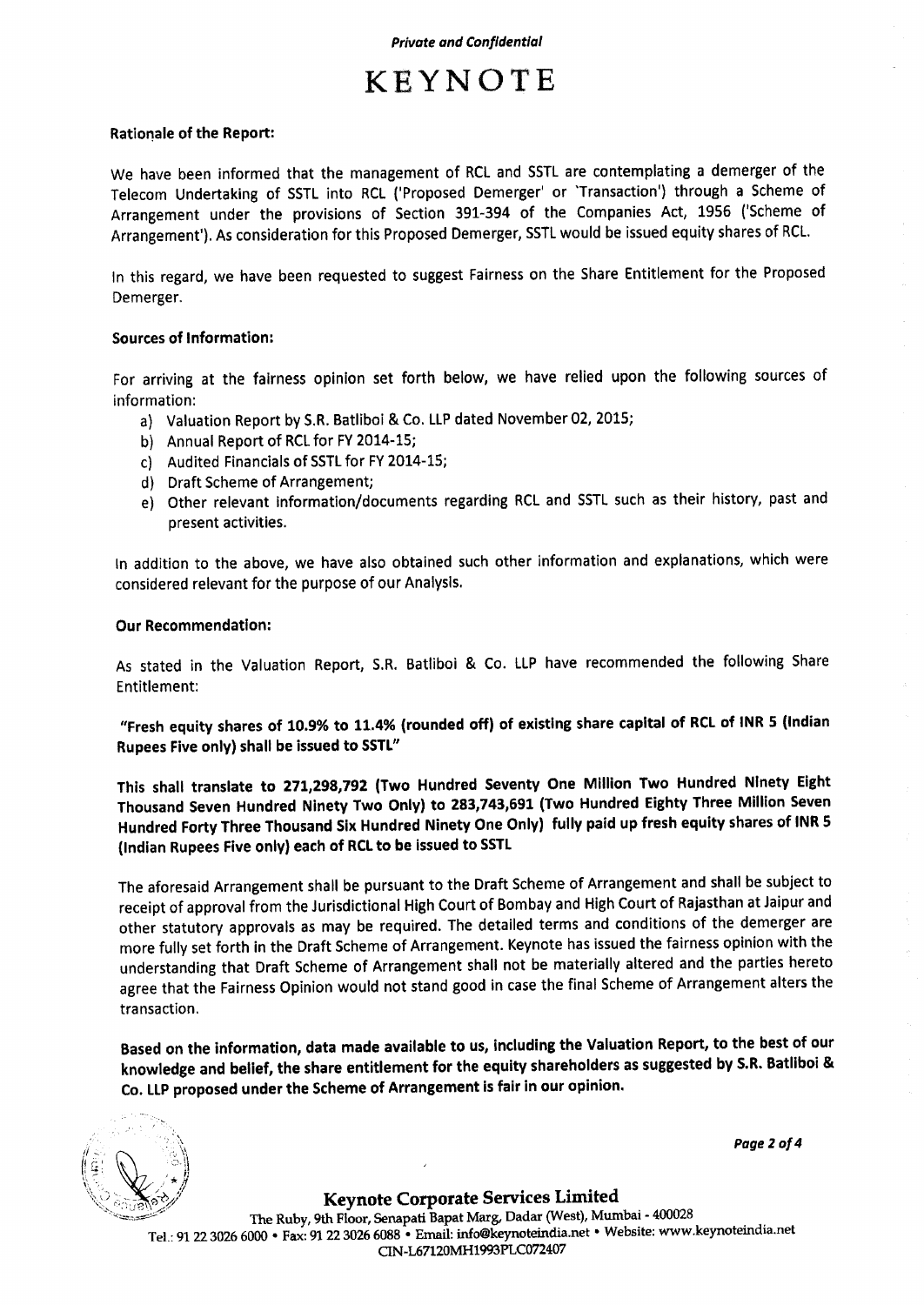#### **Exclusions and Limitations:**

We have assumed and relied upon, without independent verification, the accuracy and completeness of all information that was publicly available or provided or otherwise made available to us by RCL & SSTL for the purpose of this opinion. We express no opinion and accordingly accept no responsibility with respect to or for such estimated financials or the assumptions on which they were based. Our work does not constitute an audit or certification or due diligence of the working results, financial statements, or estimates of value to be realized for the assets of RCL & SSTL. We have solely relied upon the information provided to us by RCL & SSTL. We have not reviewed any books or records of RCL & SSTL (other than those provided or made available to us). We have not assumed any obligation to conduct, nor have we conducted any physical inspection or title verification of the properties or facilities of RCL & SSTL and neither express any opinion with respect thereto nor accept any responsibility therefore. We have not made any independent valuation or appraisal of the assets or liabilities of RCL & SSTL. We have not reviewed any internal management information statements or any non-public reports, and, instead, with your consent we have relied upon information which was publicly available or provided or otherwise made **available** to us by RCL & SSTL for the purpose of this opinion. We are not experts in the evaluation of litigation or other actual or threaten claims and hence have not commented on the effect of such litigation or claims on the valuation. We are not **legal, tax**, regulatory or actuarial advisors. We are financial advisors only and have relied upon, without independent verification, the assessment of RCL & SSTL with respect to these matters. In addition, we have assumed that the Draft Scheme of Arrangement will be approved by the regulatory authorities and that the proposed transaction will be consummated substantially in accordance with the terms set forth in the Draft Scheme of Arrangement.

We understand that the managements of RCL & SSTL during our discussion with them would have drawn our attention to all such information and matters which may have an impact on our analysis and opinion. We have assumed that in the course of obtaining necessary regulatory or other consents or approvals for the Draft Scheme of Arrangement, no restrictions will be imposed that will have a material adverse effect on the benefits of the transaction that RCL & SSTL may have contemplated. Our opinion is necessarily based on financial, economic, market and other conditions as they currently exist and on the information made available to us as of the date hereof. It should be understood that although subsequent developments may affect this opinion, we do not have any obligation to update, revise or reaffirm this opinion. In arriving at our opinion, we are not authorized to solicit, and did not solicit, interests for any party with respect to the acquisition, business combination or other extra-ordinary transaction involving RCL & SSTL or any of its assets, nor did we negotiate with any other party in this regard.

**We have acted as a financial advisor to** RCL & SSTL for **providing a fairness view on the share entitlement and will receive a fee for our services.**

In the ordinary course of business, Keynote is engaged in securities trading, securities brokerage and investment activities, as well as providing investment banking and investment advisory services. In the ordinary course of its trading, brokerage and financing activities, any member of Keynote may at any time hold long or short positions, and may trade or otherwise effect transactions, for its own account or the accounts of customers, in debt or equity securities or senior loans of any company that may be involved in the transaction.

It is understood that this letter is solely for the benefit of and confidential use by the Board of Directors of RCL & SSTL for the purpose of this transaction and may not be relied upon by any other person and may not be used or disclosed for any other purpose without our prior written consent. The opinion is not

**Keynote Corporate Service**

The Ruby, 9th Floor, Senapati Bapat Marg, Dadar (West), Mumbai - 400028 Tel.: 91 22 3026 6000 • Fax: 91 22 3026 6088 • Email: info@keynoteindia.net • Website: www.keynoteindia.net CIN-L67120MH1993PLC072407

C

**Page 3of4**